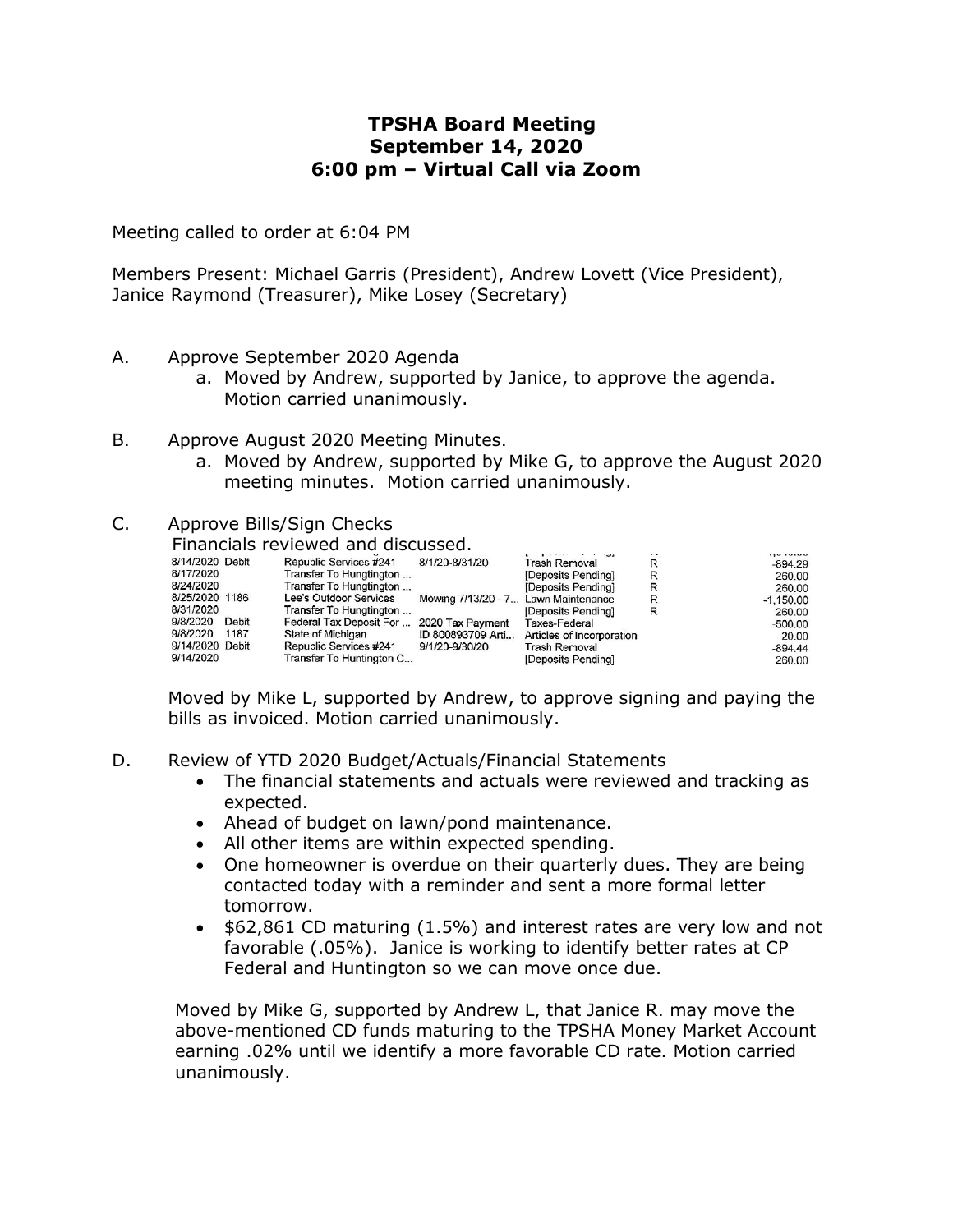- E. Old Business
	- One mailbox mock still needs replacement at 7p. Mike L. will call vendor and have repaired.

# **Fence Repair/Replacement**

Quotes received:

Install 2,250 feet of two-rail fence

- 1. White Vinyl 2-rail
	- 5'' square posts set in cement
	- 2'' x 6'' x 16' rail

# **COST: \$33,750.00**

- 2. Treated Wood
	- 6x6 posts set in concrete
	- 2'' x 6'' x 16' rails

# **COST: \$37,000.00**

With the quotes coming in higher than budget, we will explore replacing only the worst boards as we did last year.

## **Survey**

The Board will create and send out a survey via email before the end of the year with several topics including the fence/ponds/etc. Polling residents as to improvements they want to see and ideas for 2021. We will review responses in yearly meeting with the residents.

## **CCR Enforcement**

The homeowner on Lot #39 (Robal Ct.) has taken down the pool. The homeowner will not be putting it back up in 2021 and beyond per the conversations with the homeowner and the Board representative.

## **Trash, Yard Waste, and Recycle Contract**

Reviewed Quotes from 3 vendors.

Republic Services is only vendor with a minimal increase in what we pay currently and will provide all of our service requests including weekly, garbage/yard/recycle. Need to clarify the weekly costs for yard waste in the new contract.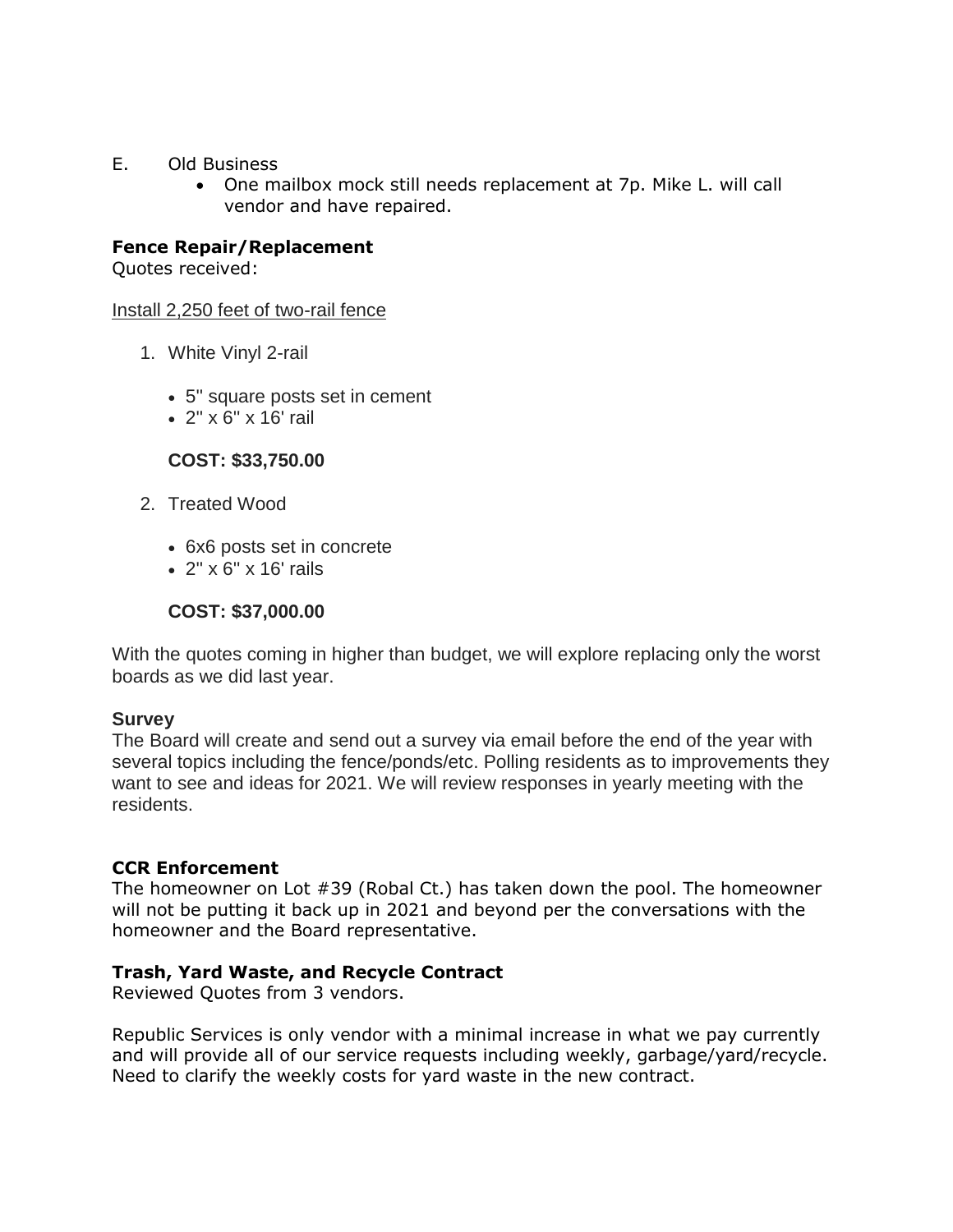Moved by Mike G, supported by Janice, that we sign a new 3-year contract with Republic Services (adds weekly recycling). Motion carried unanimously.

# F. New Business

### **Replace Tree by North Entrance/Lattice Cover**

Tree has been paid for and will be installed before the winter by the vendor.

#### **Lamp Box Painting**

Lamp posts have been painted and cleaned by Mike L.

#### **Power Wash Mailboxes**

Mailboxes and parcel lockers have been cleaned Mike L.

#### **Mulch Pile on Briar Glen**

Homeowner on Lot #44 (Bellwether Dr. & Robal Ct.) that owns the pile is working to remove. We have noticed the pile has started to go down slowly.

There is a TPS homeowner as noted above that is having a dispute with a Briar Glen homeowner in regards to their lot lines. The TPS resident said he will detail the issue and send an email to Mike Garris to review.

#### **Dead Deer**

Homeowner complaints about the smell of the dead deer on Textile Road. The Board investigated and called the county and several other resources and no vendors could be found to remove the dead dear. The smell is now gone but it remains on the side berm on TPS property. We will inquire if our grounds maintenance company can remove.

## **Architecture Board of Review (ABR)**

Discussion on creation of an ABR per the CCR's.

Moved by Mike G, supported by Janice, that the Board assign the duties of architectural committee to at least 3 Board members. The Board members for this term shall be Mike Losey, Mike Garris and Andrew Lovett. Motion carried unanimously.

Architectural committee reviewed, discussed and voted on the three most recent homeowner requests:

1. Play Structure – play structure request to approve for  $Lot#10$  (Candor Ct.)

 Approved by architectural committee as submitted, conditional on the structure not being visible from street.

2. New exterior house color request for to approve for Lot#10 (Candor Ct.)